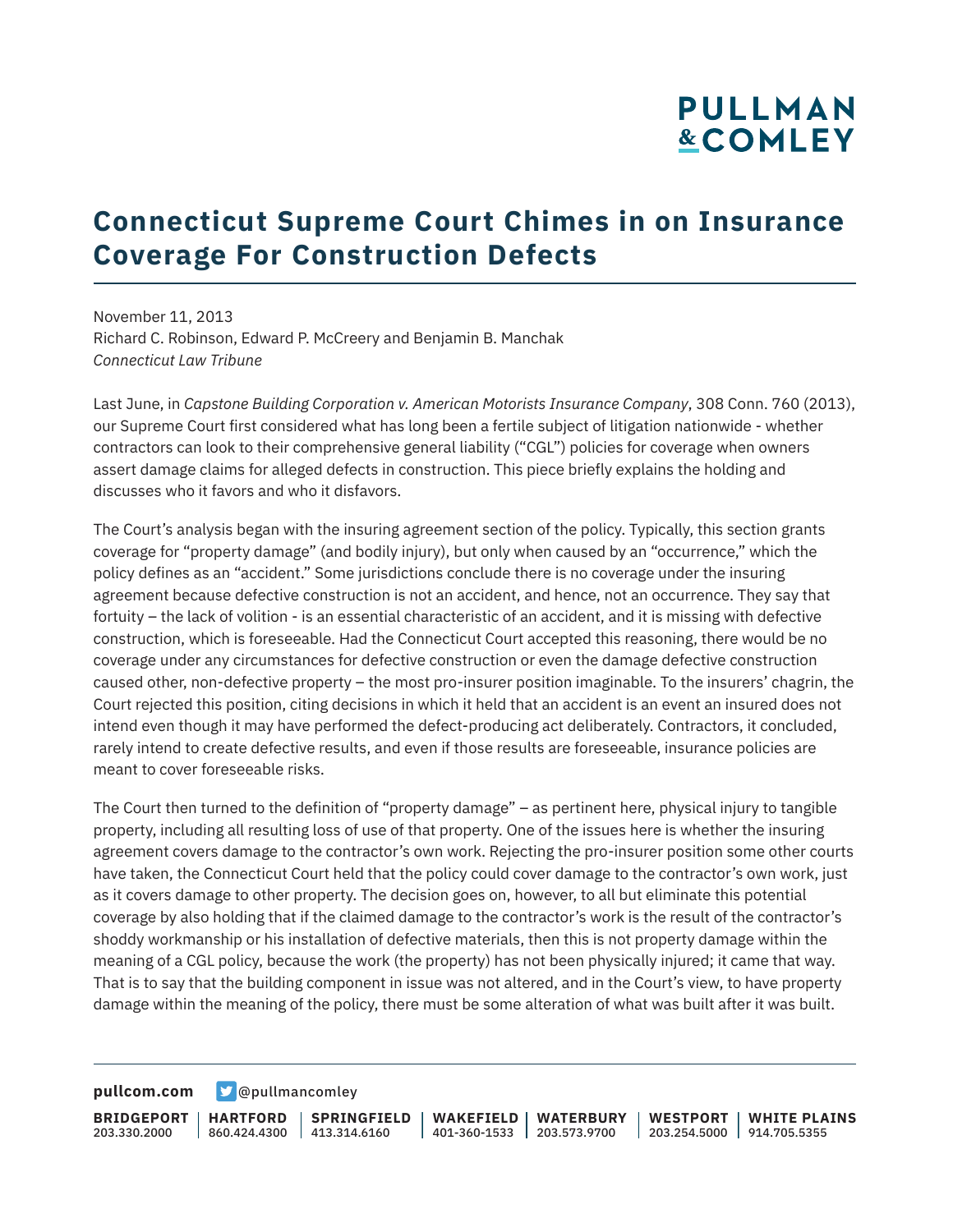# **PULLMAN &COMLEY**

#### Connecticut Supreme Court Chimes in on Insurance Coverage For Construction Defects

The Court then turned to the policy's "Damage To Your Work" exclusion, first reminding the reader that exclusions operate to eliminate coverage the insuring agreement granted. As to the "Damage To Your Work" exclusion, the Court concluded that it clearly and unambiguously withdrew whatever coverage the insuring agreement provides for "property damage to the insured contractor's work, arising out of that or any part of that work and included in the 'products-completed operations hazard." At first blush, this would appear to be a devastating blow to contractors and owners, because the Court also held that their work in many cases is the entire building or project, including those portions built perfectly that were subsequently damaged due to other, defective portions. This means that when an owner sues the contractor for defective construction, whether the loss experienced is the cost to correct the defect or the cost to repair the damage the defect caused to non-defective portions of the building, the loss is not covered by a CGL policy.

From the contractor/owner perspective, another aspect of the exclusion eliminates much of this bleakness. The "Damage To Your Work" exclusion contains a coverage restoring exception. The exclusion does not apply – and the coverage the insuring agreement provided is restored - if the property damage was caused by a subcontractor. The Court acknowledged this exception, finding its language to be clear and unambiguous. Since today's general contractors and construction managers do little or no work with their own forces, this restoration is favorable to them.

The bottom line is that in Connecticut, there is no longer any question: the contractor's CGL insurer is not on the hook for defective construction itself, a result that favors insurers and disfavors contractors and owners. Nonetheless, contractors and owners were in jeopardy of losing coverage even for the damage the contractor's defective work caused to the contractor's non-defective work, coverage other states allow. The cause was the Connecticut Court's conclusion that the contractor's work for purposes of the "Damage To Your Work" exclusion is the entire project. The Court's literal reading of the subcontractor exception removed that jeopardy and for all intents and purposes restored coverage for at least those instances where the damage was caused by the subcontractor's faulty work.

All in all, though, *Capstone* is more of a victory for insurers largely sustaining their position that defective construction itself is the contractor's business risk – a risk they have no intention of insuring.

Reprinted with permission from the November 11th issue of Connecticut Law Tribune. ©2013 ALM Properties, Inc. Further duplication without permission is prohibited. All rights reserved